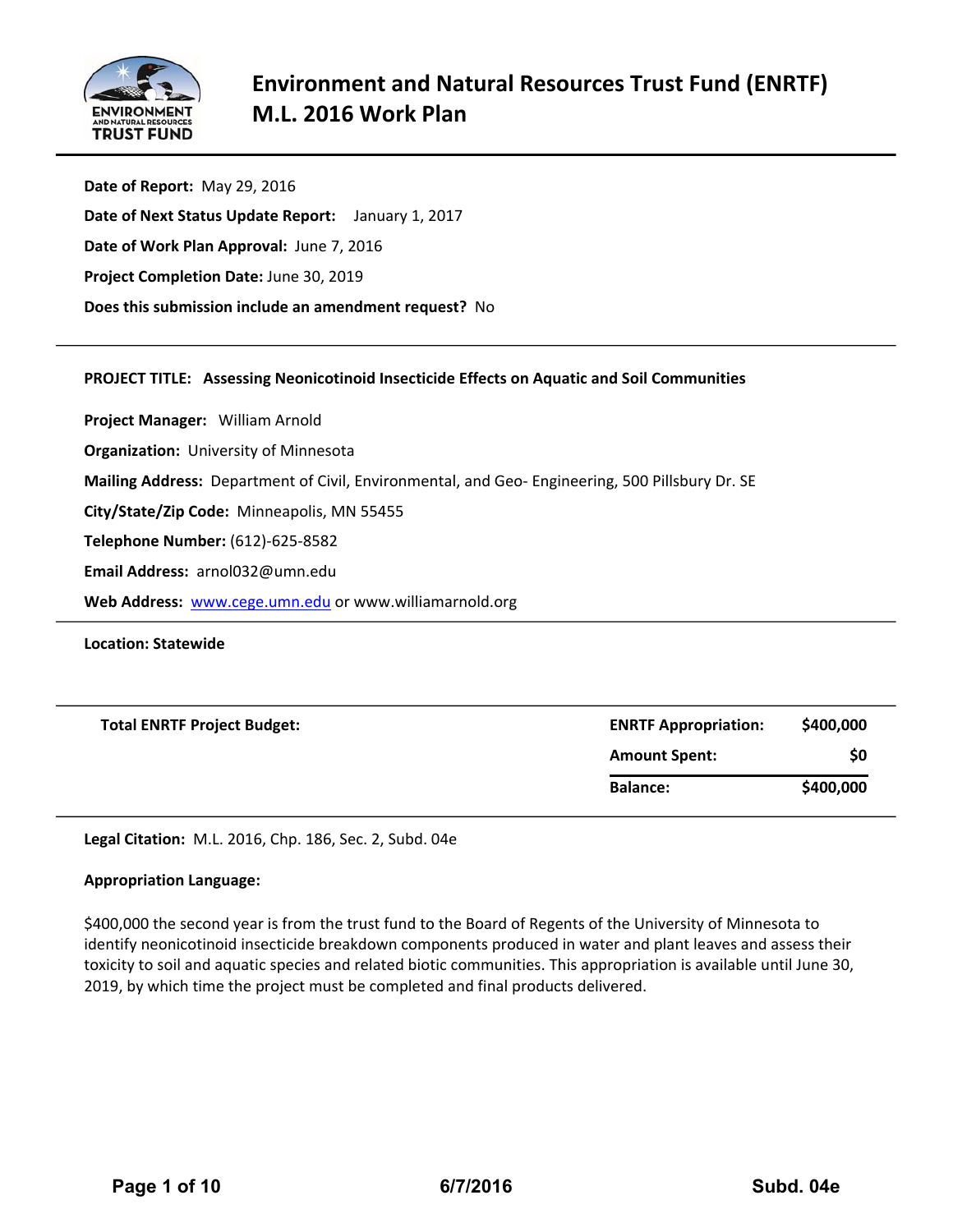#### **I. PROJECT TITLE:** Assessing Neonicotinoid Insecticide Effects on Aquatic and Soil Communities

**II. PROJECT STATEMENT:** Neonicotinoid insecticides were introduced in the 1990s and now represent 25% of global insecticide use. Current estimates for the U.S. are that neonicotinoids are used on 95% of corn and half of sugar beets and soybeans, all important Minnesota crops. These insecticides are applied as seed dressings, so a portion of the insecticide is taken up by the plant, and the remainder enters the soil and water. Thus, neonicotinoid compounds have been detected in soil, surface water, and groundwater, but their persistence in the environment and potential toxic effects are not fully understood. Reactions of neonicotinoids in water or in sunlight will give rise to new chemicals of similar chemical structure and unknown toxicity. Because neonicotinoids are applied as seed dressings and taken up by plants, water/solar driven reactions within the plant itself must also be explored. While the potential toxic effects of neonicotinoids on honey bees and birds are known, toxic effects on aquatic or soil species have received less attention. Consequently, new studies regarding the environmental movement, fate, and toxicity of neonicotinoids are urgently needed to determine any potential effects in Minnesota waters and to develop guidelines for safe use of neonicotinoids. The hypothesis to be tested by this project is that the neonicotinoid breakdown products formed in water and plants will have residual toxicity. The goals of the project are to: 1) Identify reaction products from neonicotinoids in water in the presence of natural trace metals and minerals; 2) Identify reaction products in water and simulated plant leaves upon neonicotinoid exposure to sunlight; 3) Assess toxicity of neonicotinoids to soil and aquatic species before and after reaction in water and plants; and 4) Disseminate the findings to stakeholders, regulators, and the public. Neonicotinoids that are applied as insecticides are formulated from structurally related chemicals that may vary in toxicity and propensity to generate toxic byproducts. Our studies will evaluate which neonicotinoids are transformed most quickly in surface waters, if transformation in plant leaves occurs, and whether the breakdown products have residual toxic activity for soil and aquatic species. The results of this work will have direct impacts on management of neonicotinoid use and the environmental health of Minnesota's waters.

#### **III. OVERALL PROJECT STATUS UPDATES:**

**Project Status as of January 1, 2017:**

**Project Status as of July 1, 2017:**

**Project Status as of January 1, 2018:**

**Project Status as of July 1, 2018:**

**Project Status as of January 1, 2019:**

**Overall Project Outcomes and Results:**

#### **IV. PROJECT ACTIVITIES AND OUTCOMES:**

#### **ACTIVITY 1: Neonicotinoid reaction in water: role of trace metals and minerals**

**Description:** Hydrolysis (water driven transformation) is an important pathway for pollutant degradation. The transformation of neonicotinoids in water shows that rates are slow at the pH conditions of natural waters. Other system components, however, such as natural trace metals and minerals (which are key plant nutrients), may increase transformation rates via hydrolysis and lead to previously unidentified reaction products. This activity will quantify reaction rates and characterize transformation products of reactions of neonicotinoids in the presence of natural trace metals present in soil that are critical for plant growth (copper, iron, calcium, etc.) and soil minerals (e.g., clays, iron oxides). Three neonicotinoids will be tested with variables including pH, temperature,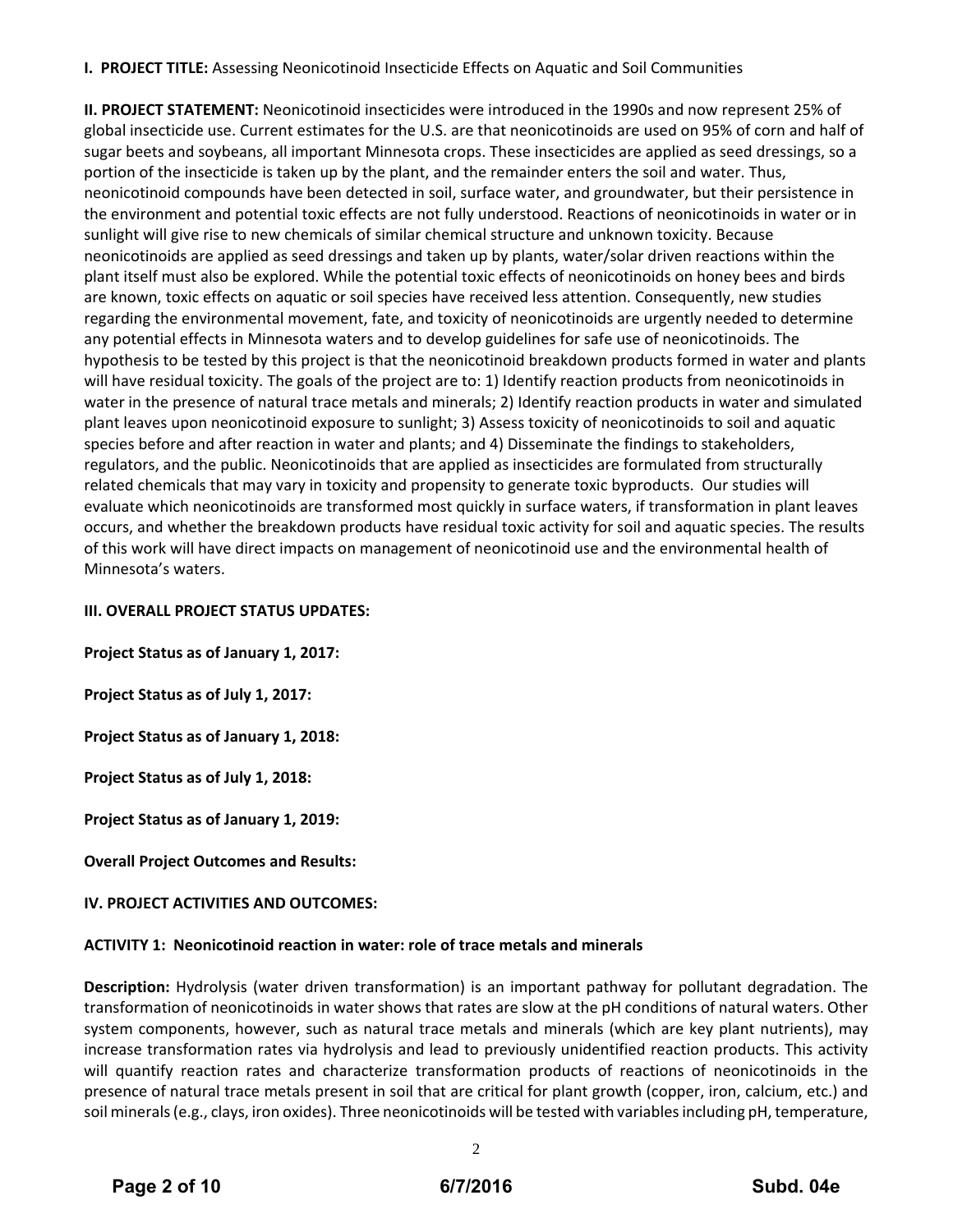trace metals, and minerals. Experiments will be largely performed in laboratory‐prepared matrices, but once critical factors affecting neonicotinoid hydrolysis are determined, additional experiments in Mississippi River water (with added trace metals or minerals) will also be performed. Minerals will be purchased or in selected cases, synthesized in the laboratory. All minerals will be characterized via X-ray diffraction to confirm their identity and purity.

Reactors will be constructed preparing an aqueous solution at the desired pH (controlled by a buffer system) and target trace metal and/or soil mineral. In selected cases, (e.g., when a redox active metal such as ferrous iron is used), the solution will be deoxygenated. Experiments will be initiated by spiking in the desired neonicotinoid and monitoring itslossfrom solution overtime by high pressure liquid chromatography. Samples at varioustime points (when a given fraction of neonicotinoid has been degraded) will be immediately used for the toxicity tests described in Task 3. We expect the kinetic studies will require approximately 200 reactors (approximately 2000 samples) to be run. At the end of the period where kinetics are monitored, gas and liquid chromatograph‐mass spectrometry and nuclear magnetic resonance techniques will be used to identify reaction products. In selected cases, product identification may occur throughout the experiment to assist in identification of the relevant chemical reaction mechanism.

#### **Summary Budget Information for Activity 1: ENRTF Budget: \$ 117,525**

**Amount Spent: \$ 0 Balance: \$ 117,525**

| <b>Outcome</b>                                                        | <b>Completion Date</b> |
|-----------------------------------------------------------------------|------------------------|
| 1. Rates of neonicotinoid reaction in water                           | 12/31/16               |
| 2. Rates of neonicotinoid reaction in water with natural trace metals | 6/30/17                |
| 3. Rates of neonicotinoid reaction in water with natural minerals     | 12/31/17               |
| 4. Identification of reaction products                                | 12/31/18               |

**Activity Status as of January 1, 2017:**

**Activity Status as of July 1, 2017:**

**Activity Status as of January 1, 2018:**

**Activity Status as of July 1, 2018:**

**Activity Status as of January 1, 2019:**

**Final Report Summary:**

#### **ACTIVITY 2: Solar effects on neonicotinoids in water and plants**

**Description:** Photolysis (solar driven transformation) is another potentially important transformation pathway for neonicotinoidsin aquatic systems. Photolysis experiments will be performed in pure watersolutions using artificial sunlight (which provides control and reproducibility) as an energy source. Validation of results will use natural sunlight and natural waters (e.g., Mississippi River water). The natural water experiments will also allow the potential role of indirect photolysis (i.e., reactions with hydroxyl radical, singlet oxygen, and triplet excited state natural organic matter to be explored) via use of appropriate quenchers (isopropyl alcohol for hydroxyl radicals, histidine for singlet oxygen, and sorbic acid for triplet excited states). Experiments are performed by amending water samples with the desired neonicotinoid, exposing the solution to the light source, and monitoring concentration as a function of time with high pressure liquid chromatography. Based on the kinetic results and absorbance properties of the compounds, quantum yields for the reaction will be calculated.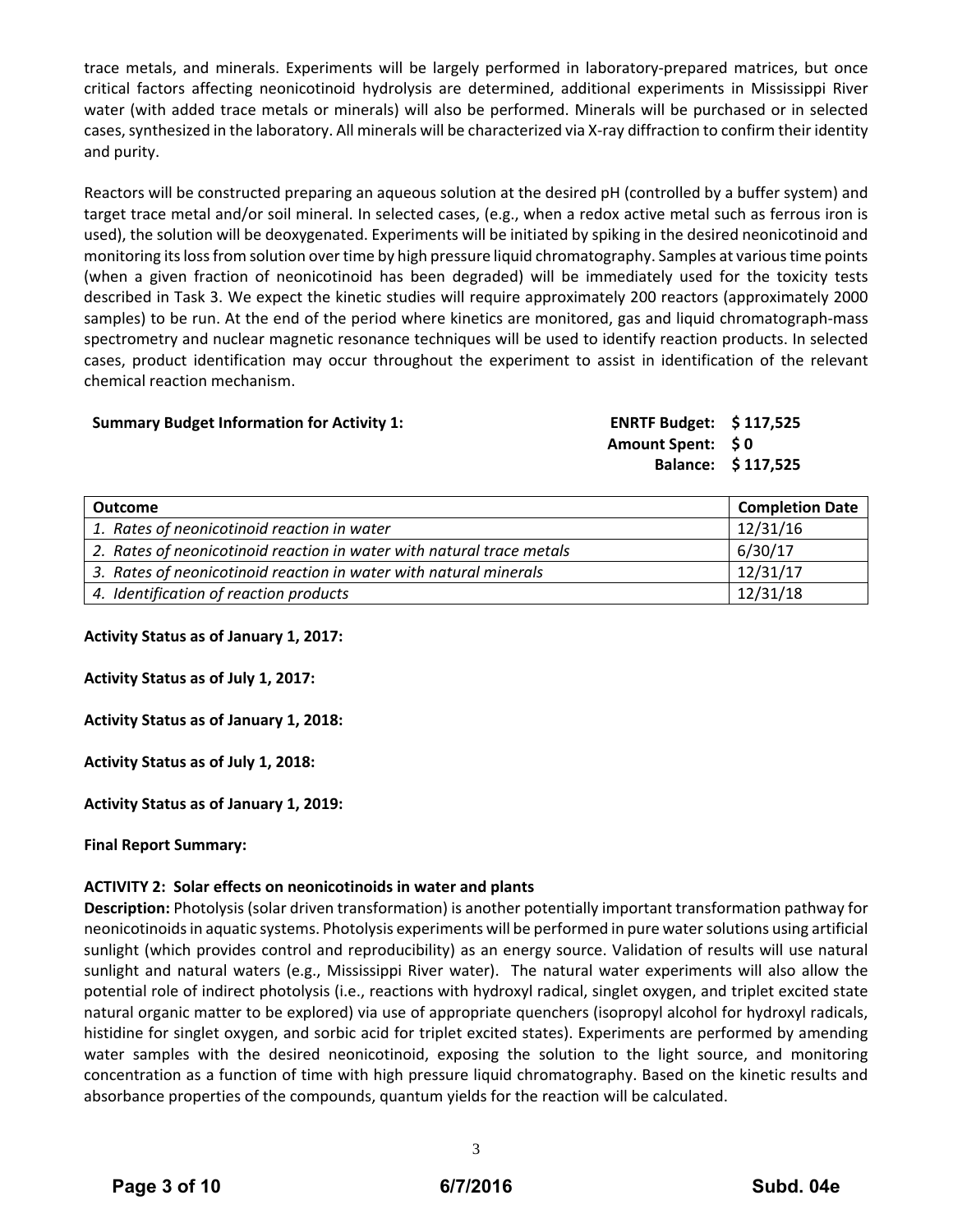Following these experiments, photolysis rates in "artificial leaves" (cuticular wax films) will be investigated. This method has been used in recent pesticide transformation studies to mimic the chemical environment of a plant leaf. The waxy leaf environment may lead to different transformation rates and products. Transformation products will be identified for reactions in water and "artificial leaves" to find any structural or comparative differences in product compositions. These analyses will be performed by the same methods as those described in Activity 1. For both the aqueous and wax film experiments, samples will also be collected at various time points throughout the reactions for use in the experiments described in Activity 3.

#### **Summary Budget Information for Activity 2: ENRTF Budget: \$ 115,025**

**Amount Spent: \$ 0 Balance: \$ 115,025**

| <b>Outcome</b>                                                                     | <b>Completion Date</b> |
|------------------------------------------------------------------------------------|------------------------|
| 1. Rates of solar-driven neonicotinoid reaction in water                           | 6/30/17                |
| 2. Rates of solar-driven neonicotinoid reaction in "artificial leaves"             | 6/30/18                |
| 3. Identification of products of aqueous and "artificial leaf" photolysis          | 12/31/18               |
| 4. Dissemination of Activity 1 & 2 findings via open access journal publication(s) | 12/31/18               |

**Activity Status as of January 1, 2017:**

**Activity Status as of July 1, 2017:**

**Activity Status as of January 1, 2018:**

**Activity Status as of July 1, 2018:**

**Activity Status as of January 1, 2019:**

**Final Report Summary:**

#### **ACTIVITY 3: Toxicity of transformation products to soil and aquatic species**

**Description:** The potential impacts on soil and aquatic organisms need to be explored to fully evaluate impacts of neonicotinoids and their byproducts. The tests will use springtails (a soil arthropod commonly used in assessment of environmental contaminants), mosquito larvae, and tadpolesfrom three native frog speciesthat breed in vernal pools, often impacted by agricultural runoff. Test animals will be from unexposed insects bred in the laboratory, or in the case of tadpoles, reared from eggs deposited in an artificial, converted swimming pool in which the test species have become established. The choice of organisms represents a range of species native to Minnesota. Neonicotinoid insecticides exploit the biochemical finding that insect nervous systems have proportionately more nicotinic, relative to muscarinic acetylcholine receptors, relative to vertebrates. Because vertebrates do not entirely lack neonicotinoid receptors, however, the proposed tests with both arthropods and vertebrates in an aquatic environment will provide important baseline data for future biochemical evaluation of potential insecticide targets.

Toxicity tests will be performed with the neonicotinoid insecticides, the reaction mixtures from Activity 1 and 2, and, when possible, with individual identified/isolated transformation products. While every attempt will be made to use the solutions generated at specific time points in Activity 1 and 2, it may be necessary to repeat the hydrolysis or photolysis experiments to generate the appropriate solutions depending on the experimental time scales and the capacity to perform the toxicology testing.

For each reaction condition, a minimum of seven doses are needed for each species tested (up to 2500 total experiments). The baseline experiment will be an exposure using the neonicotinoid compound at a range of

4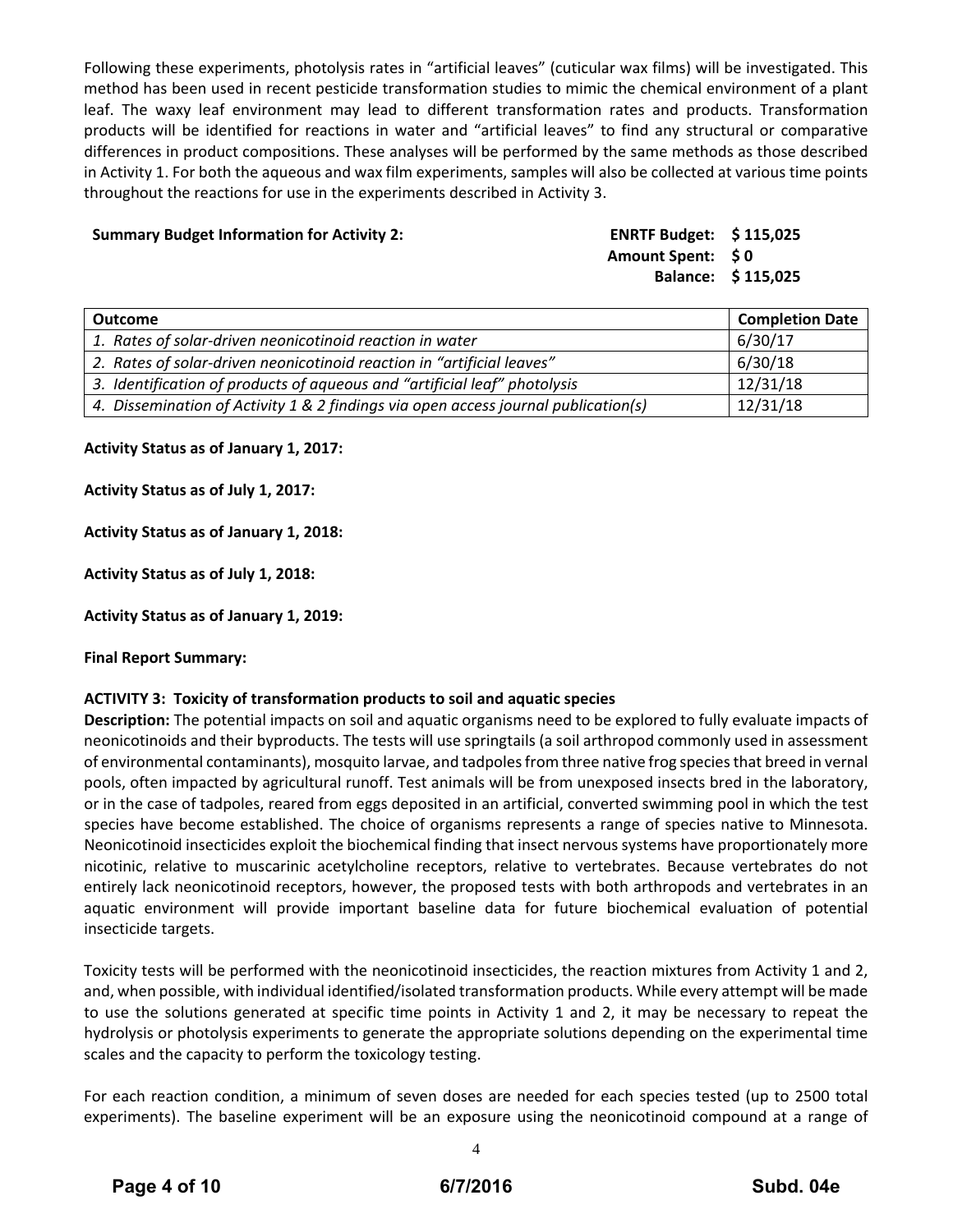concentrations. By determining the organism survival (via live/dead counts and/or protein‐based estimation of biomass for collembola) after 48 hours as a function of dosage, an  $EC_{50}$  value (the concentration which kills half of the tested organism) for the compound is determined. For the reaction mixtures, the concentration of the residual parent compound must be known (and is measured in Activity 1 or 2) and tested using a similar dilution series. If the dose/response curve for a neonicotinoid byproduct isthe same asthe baseline case, then the reaction product does not have a toxic effect. If the effect of the hydrolyzed/photolyzed solution is greater than that seen at the equivalent neonicotinoid concentration, then the reaction products do have an effect, and the magnitude of the effect will be further assessed. When testing additive effects of neonicotinoids with trace metals or soil composition, appropriate control experiments(containing, for example, the trace metals alone) will be performed. To minimize complications, efforts will focus on reactions where the reaction product is likely to have residual activity based on its structure, and in the toxicity tests, the pH of the substrate will be adjusted to neutrality, using buffers (such as Tris‐HCl) that do not precipitate trace metals. Selected experiments will also test whether there are synergistic effects of the neonicotinoid compounds with other agricultural chemicals applied to the same systems (e.g., fungicides). In the synergistic experiments, a comparison is made between the effects of the compounds at a given dose individually and together.

#### **Summary Budget Information for Activity 3: ENRTF Budget: \$ 167,450**

**Amount Spent: \$ 0 Balance: \$ 167,450**

| <b>Outcome</b>                                                                            | <b>Completion Date</b> |
|-------------------------------------------------------------------------------------------|------------------------|
| 1. Quantify levels of neonicotinoids and breakdown products toxic to springtails          | 6/30/18                |
| 2. Quantify levels of neonicotinoids and breakdown products toxic to mosquito larvae      | 12/31/18               |
| 3. Quantify levels of neonicotinoids and breakdown products toxic to tadpoles (3 species) | 6/30/19                |
| 4. Dissemination of findings via open access journal publication(s)                       | 6/30/19                |

**Activity Status as of January 1, 2017:**

**Activity Status as of July 1, 2017:**

**Activity Status as of January 1, 2018:**

**Activity Status as of July 1, 2018:**

**Activity Status as of January 1, 2019:**

**Final Report Summary:**

#### **V. DISSEMINATION:**

**Description:** The results will be disseminated via peer reviewed publications in scientific journals, presentations at local/regional conferences, and via a publically available final report. Funds have been requested to pay fees for open access, so the articles will be available to the public and stakeholders without an embargo period.

**Activity Status as of January 1, 2017:**

**Activity Status as of July 1, 2017:**

**Activity Status as of January 1, 2018:**

**Activity Status as of July 1, 2018:**

5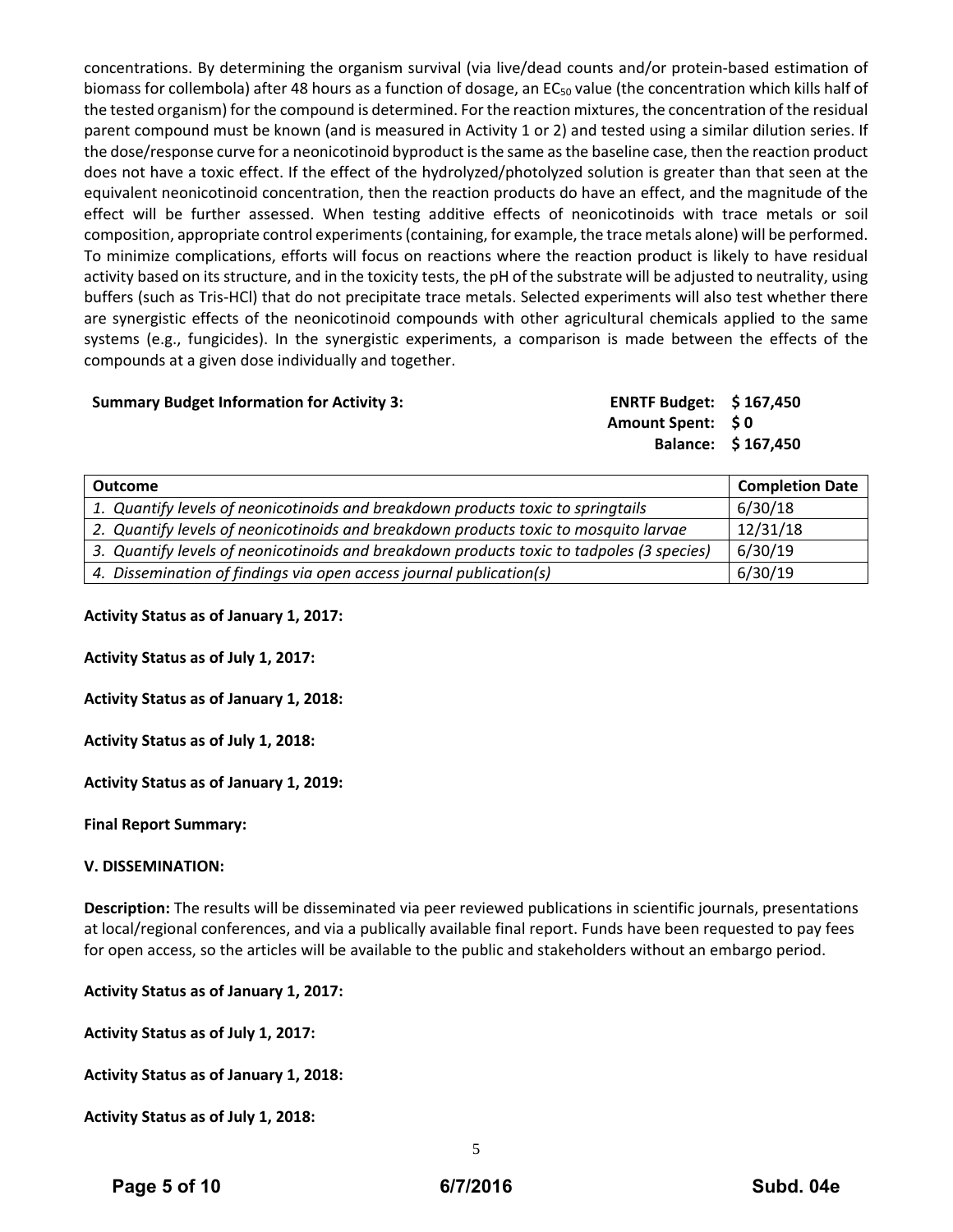#### **Activity Status as of January 1, 2019:**

**Final Report Summary:**

### **VI. PROJECT BUDGET SUMMARY:**

#### **A. ENRTF Budget Overview:**

| <b>Budget Category</b>     | \$ Amount | <b>Overview Explanation</b>                   |
|----------------------------|-----------|-----------------------------------------------|
| lPersonnel:                | \$358,000 | Arnold at 8% per year, Fallon at 4% per year. |
|                            |           | Two graduate students at 25-50% time. Two     |
|                            |           | summer undergraduate students. Costs include  |
|                            |           | fringe benefits for all and tuition for the   |
|                            |           | graduate students.                            |
| Equipment/Tools/Supplies:  | \$32,000  | Chemical standards and reagents, instrument   |
|                            |           | analytical time, laboratory consumables,      |
|                            |           | supplies for toxicity assays                  |
| Travel Expenses in MN:     | \$4,000   | Sample collection and presentation at local   |
|                            |           | conferences to stakeholders                   |
| Other:                     | \$6,000   | Publication fees for open access              |
| <b>TOTAL ENRTF BUDGET:</b> | \$400,000 |                                               |

**Explanation of Use of Classified Staff:** not applicable

**Explanation of Capital Expenditures Greater Than \$5,000:** not applicable

**Number of Full‐time Equivalents (FTE) Directly Funded with this ENRTF Appropriation: 6.7**

**Number of Full‐time Equivalents (FTE) Estimated to Be Funded through Contracts with this ENRTF Appropriation: 0**

**B. Other Funds:**

| <b>Source of Funds</b>    | \$ Amount<br>Proposed | \$ Amount<br>Spent | <b>Use of Other Funds</b>                                                                                                                                                                                                                                    |
|---------------------------|-----------------------|--------------------|--------------------------------------------------------------------------------------------------------------------------------------------------------------------------------------------------------------------------------------------------------------|
| <b>Non-state</b>          |                       |                    |                                                                                                                                                                                                                                                              |
|                           | \$157,400             | \$0                | Because the project is overhead free,<br>laboratory space, electricity, and other<br>facilities/administrative costs (52% of<br>direct costs excluding permanent<br>equipment and graduate student<br>academic year fringe benefits) are<br>provided in-kind |
| <b>State</b>              |                       |                    |                                                                                                                                                                                                                                                              |
|                           |                       |                    |                                                                                                                                                                                                                                                              |
| <b>TOTAL OTHER FUNDS:</b> | \$157,400             | \$0                |                                                                                                                                                                                                                                                              |

#### **VII. PROJECT STRATEGY:**

**A. Project Partners:** The project will be led by William Arnold (U of MN, Department of Civil, Environmental, and Geo- Engineering), who will be responsible for Activities 1 and 2, and Ann Fallon (U of MN, Department of Entomology) who will be responsible for Activity 3. The team will consist of two graduate and two undergraduate student researchers. Arnold is an expert in chemical reactions of pollutants in water, and Fallon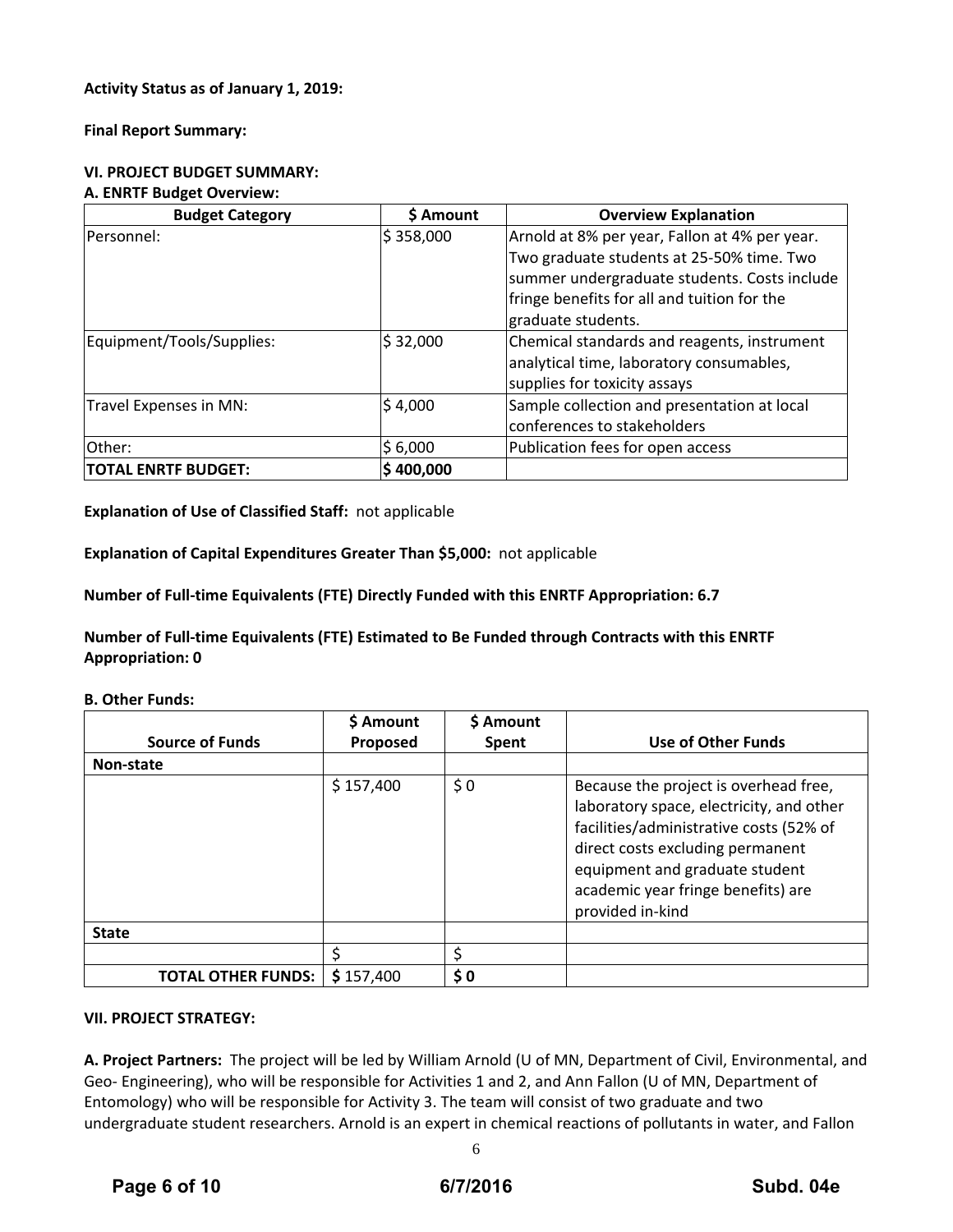is an expert in insecticide toxicology, insecticide resistance, insect physiology and molecular biology.

**B. Project Impact and Long‐term Strategy:** This project will provide an understanding of neonicotinoid interactions with the natural environment and their potential transformation pathways. Results of the proposed work will provide a strong basis for evaluating the persistence and toxicity of neonicotinoids thus allowing for informed use, management, and, if needed, regulatory actions. Additionally, these studies will provide the first evidence of neonicotinoid hydrolysis and photolysis beyond simple baseline experiments in pure water solutions, and will involve both arthropod and vertebrate target organisms that lie at the bottom of the food chain for fish and birds. The results will be disseminated via open‐access scientific literature and publically available reports.

#### **VIII. FEE TITLE ACQUISITION/CONSERVATION EASEMENT/RESTORATION REQUIREMENTS: not applicable**

#### **IX. VISUAL COMPONENT or MAP(S):** See attached

**X. RESEARCH ADDENDUM:** to be inserted upon completion of peer review

#### **XI. REPORTING REQUIREMENTS:**

Periodic work plan status update reports will be submitted not later than January 1, 2017; July 1, 2017; January 1, 2018; July 1, 2018, and January 1, 2019. A final report and associated products will be submitted between June 30 and August 15, 2019.

7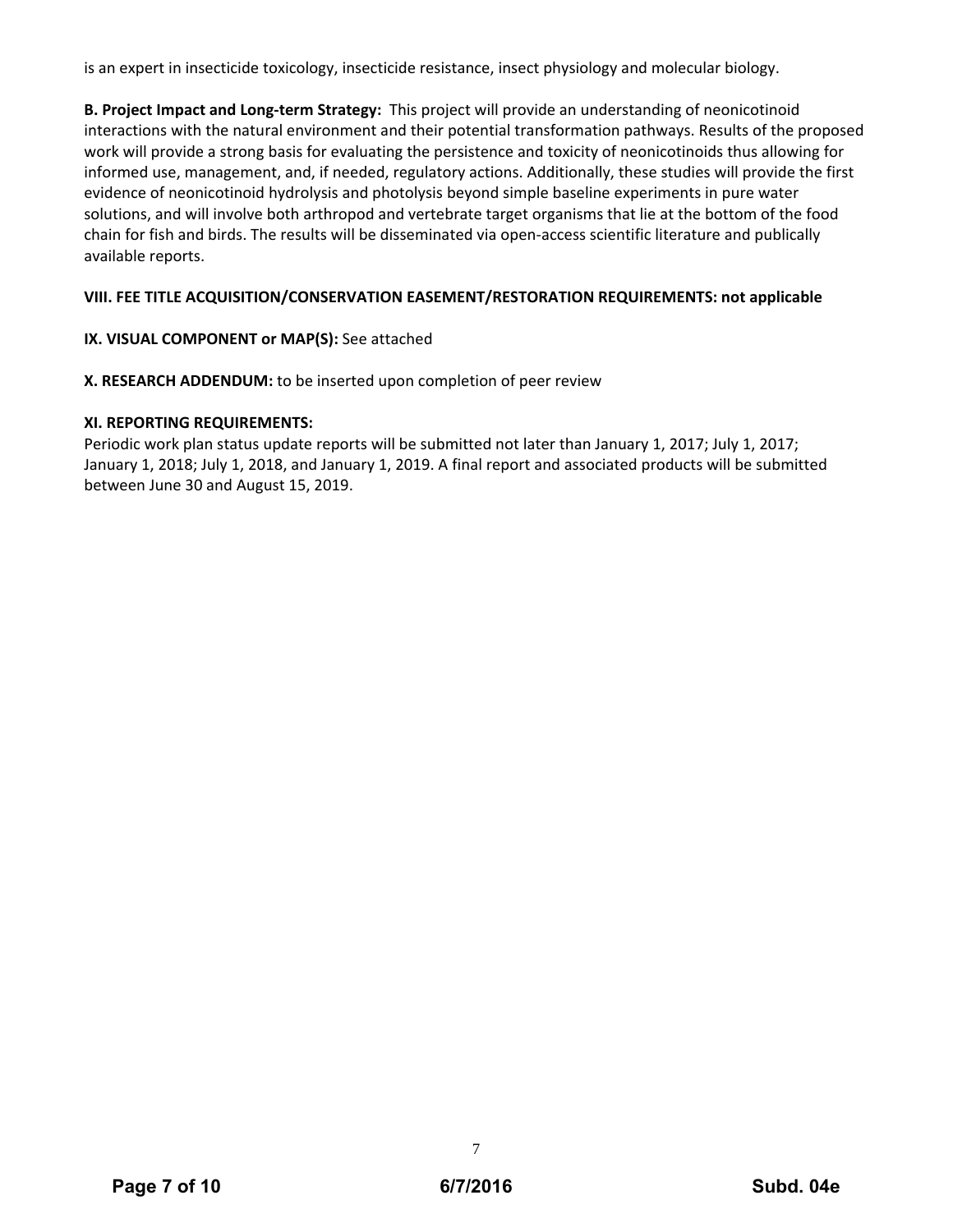#### **Environment and Natural Resources Trust FundM.L. 2016 Project Budget**

**Project Title: Assessing Neonicotinoid Insecticide Effects on Aquatic and Soil Communities**

**Legal Citation:** M.L. 2016, Chp. 186, Sec. 2, Subd. 04e

**Project Manager:** William Arnold

**Organization:** University of Minnesota

**M.L. 2016 ENRTF Appropriation: \$** 400,000

**Project Length and Completion Date:** 3 Years, June 30, 2019

**Date of Report:** May 29, 2016

| <b>ENVIRONMENT AND NATURAL RESOURCES TRUST</b>                   | <b>Activity 1</b> |                                                                                                                                         | <b>Activity 1</b> | <b>Activity 2</b> |                     | <b>Activity 2</b> | <b>Activity 3</b> |                     | <b>Activity 3</b> | <b>TOTAL</b>  | <b>TOTAL</b>   |
|------------------------------------------------------------------|-------------------|-----------------------------------------------------------------------------------------------------------------------------------------|-------------------|-------------------|---------------------|-------------------|-------------------|---------------------|-------------------|---------------|----------------|
| <b>FUND BUDGET</b>                                               | <b>Budget</b>     | <b>Amount Spent</b>                                                                                                                     | <b>Balance</b>    | <b>Budget</b>     | <b>Amount Spent</b> | <b>Balance</b>    | <b>Budget</b>     | <b>Amount Spent</b> | <b>Balance</b>    | <b>BUDGET</b> | <b>BALANCE</b> |
| <b>BUDGET ITEM</b>                                               |                   | Neonicotinoid reaction in water: role of trace Solar effects on neonicotinoids in water and Toxicity of transformation products to soil |                   |                   |                     |                   |                   |                     |                   |               |                |
| <b>Personnel (Wages and Benefits)</b>                            | \$100,525         | \$0                                                                                                                                     | \$100,525         | \$100,525         | $\overline{30}$     | \$100,525         | \$156,950         | \$0                 | \$156,950         | \$358,000     | \$358,000      |
| William Arnold, Project Manager, \$58,550 (74.8% salary,         |                   |                                                                                                                                         |                   |                   |                     |                   |                   |                     |                   |               |                |
| 25.2% fringe benefits, 8% FTE per year). Project supervision,    |                   |                                                                                                                                         |                   |                   |                     |                   |                   |                     |                   |               |                |
| design of experiments and data analysis of Activities 1 &2,      |                   |                                                                                                                                         |                   |                   |                     |                   |                   |                     |                   |               |                |
| supervision of graduate and undergraduate students and           |                   |                                                                                                                                         |                   |                   |                     |                   |                   |                     |                   |               |                |
| project reporting.                                               |                   |                                                                                                                                         |                   |                   |                     |                   |                   |                     |                   |               |                |
| Ann Fallon, co-investigator, \$28,450 (74.8% salary, 25.2 %      |                   |                                                                                                                                         |                   |                   |                     |                   |                   |                     |                   |               |                |
| fringe benefits, 4% FTE per year). Project supervision, design   |                   |                                                                                                                                         |                   |                   |                     |                   |                   |                     |                   |               |                |
| of experiments and data analysis of Activity 3, supervision of   |                   |                                                                                                                                         |                   |                   |                     |                   |                   |                     |                   |               |                |
| graduate and undergraduate students and project reporting        |                   |                                                                                                                                         |                   |                   |                     |                   |                   |                     |                   |               |                |
| Graduate student #1 \$114,500 (50% time during academic          |                   |                                                                                                                                         |                   |                   |                     |                   |                   |                     |                   |               |                |
| year, 50% time in summer in Y1 and Y2; 25% time academic         |                   |                                                                                                                                         |                   |                   |                     |                   |                   |                     |                   |               |                |
| year in Y3; 56% salary, 33% tuition, 11% fringe benefits).       |                   |                                                                                                                                         |                   |                   |                     |                   |                   |                     |                   |               |                |
| Hydrolysis and photolysis experiments, development of            |                   |                                                                                                                                         |                   |                   |                     |                   |                   |                     |                   |               |                |
| analytical methods, identification of reaction products, data    |                   |                                                                                                                                         |                   |                   |                     |                   |                   |                     |                   |               |                |
| analysis and interpretation.                                     |                   |                                                                                                                                         |                   |                   |                     |                   |                   |                     |                   |               |                |
| Graduate student #2 \$114,500 (25% time academic year in         |                   |                                                                                                                                         |                   |                   |                     |                   |                   |                     |                   |               |                |
| Y1, 50% time during academic year, 50% time in summer in         |                   |                                                                                                                                         |                   |                   |                     |                   |                   |                     |                   |               |                |
| Y2 and Y3; 56% salary, 33% tuition, 11% fringe benefits).        |                   |                                                                                                                                         |                   |                   |                     |                   |                   |                     |                   |               |                |
| Rearing organisms for toxicity studies, toxicity studies, data   |                   |                                                                                                                                         |                   |                   |                     |                   |                   |                     |                   |               |                |
| analysis and interpretation.                                     |                   |                                                                                                                                         |                   |                   |                     |                   |                   |                     |                   |               |                |
| Undergraduate students \$42,000 (100% time. In Y1 and Y2,        |                   |                                                                                                                                         |                   |                   |                     |                   |                   |                     |                   |               |                |
| two students for 40 hr/wk in the summer (10 weeks) and 10        |                   |                                                                                                                                         |                   |                   |                     |                   |                   |                     |                   |               |                |
| hours per week for one semester (15 weeks). In Y3, summer        |                   |                                                                                                                                         |                   |                   |                     |                   |                   |                     |                   |               |                |
| only. 100% salary). Assist graduate students with all            |                   |                                                                                                                                         |                   |                   |                     |                   |                   |                     |                   |               |                |
| laboratory activities.                                           |                   |                                                                                                                                         |                   |                   |                     |                   |                   |                     |                   |               |                |
| Equipment/Tools/Supplies                                         |                   |                                                                                                                                         |                   |                   |                     |                   |                   |                     |                   |               |                |
| Supplies \$17,000 (chemical standards, chemical reagents for     | \$8,000           | \$0                                                                                                                                     | \$8,000           | \$6,000           | \$0                 | \$6,000           | \$3,000           | \$0                 | \$3,000           | \$17,000      | \$17,000       |
| fate experiments and toxicity assays, necessary glassware,       |                   |                                                                                                                                         |                   |                   |                     |                   |                   |                     |                   |               |                |
| instrument/analytical time for product identification, solvents, |                   |                                                                                                                                         |                   |                   |                     |                   |                   |                     |                   |               |                |
| consumable supplies, laboratory notebooks, software              |                   |                                                                                                                                         |                   |                   |                     |                   |                   |                     |                   |               |                |
| licenses)                                                        |                   |                                                                                                                                         |                   |                   |                     |                   |                   |                     |                   |               |                |
| Analytical time for product identification \$6,000               | \$3,000           | \$0                                                                                                                                     | \$3,000           | \$3,000           | \$0                 | \$3,000           |                   |                     |                   | \$6,000       | \$6,000        |

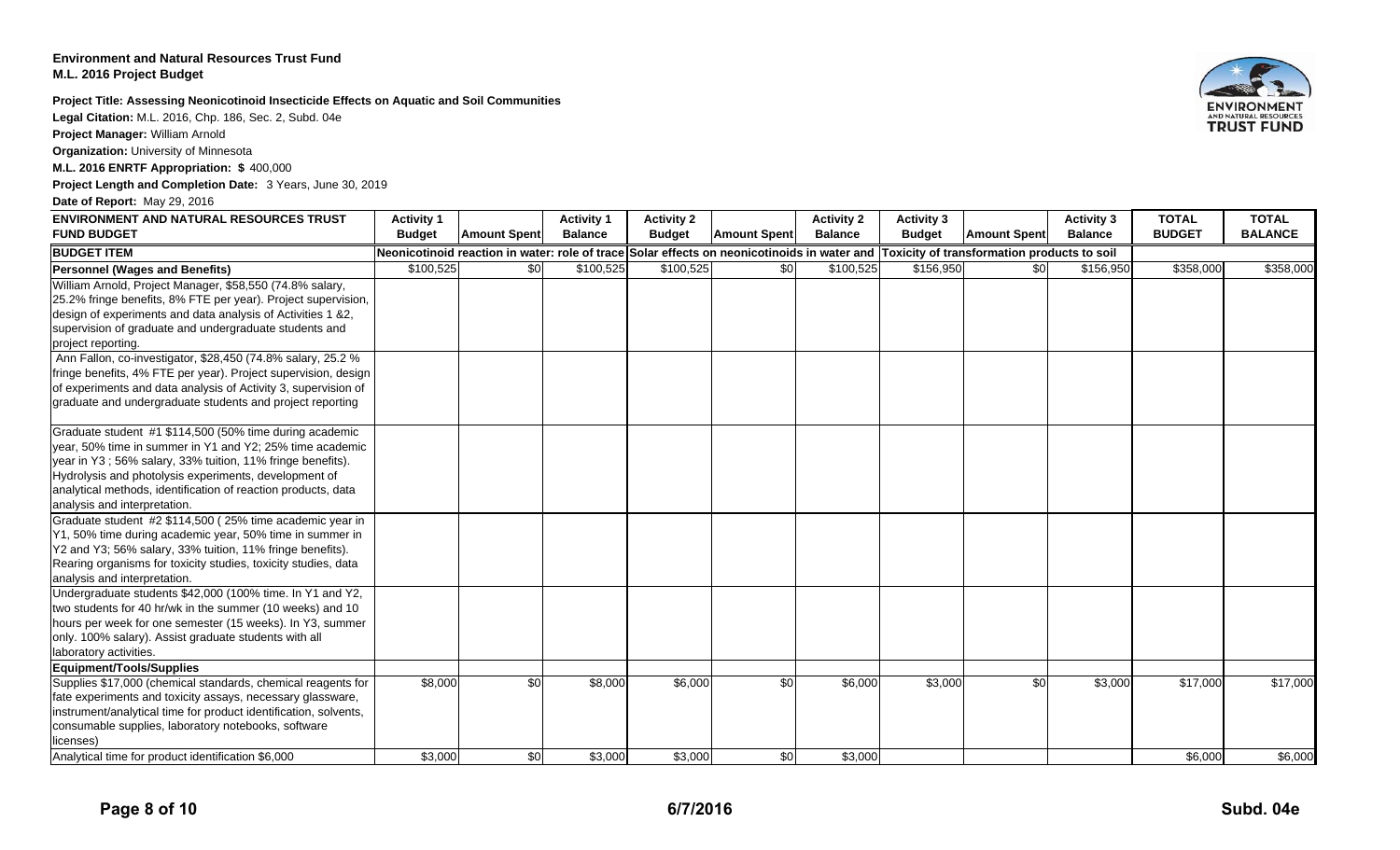| Operating costs for laboratory instruments required for<br>analyses and experiments; costs portioned based on usage                                                                                                                                                 | \$3,000   | \$0  | \$3,000   | \$3,000   |     | \$3,000   | \$3,000   | \$0 | \$3,000   | \$9,000   | \$9,000   |
|---------------------------------------------------------------------------------------------------------------------------------------------------------------------------------------------------------------------------------------------------------------------|-----------|------|-----------|-----------|-----|-----------|-----------|-----|-----------|-----------|-----------|
| by project \$9,000                                                                                                                                                                                                                                                  |           |      |           |           |     |           |           |     |           |           |           |
| <b>Travel expenses in Minnesota</b>                                                                                                                                                                                                                                 |           |      |           |           |     |           |           |     |           |           |           |
| Charges and univeristy vehicle rental charges for trips to<br>water samples. Hotel/meal charges if overnight stay required.<br>Attendence for students at local conferneces to disseminate<br>project findings to agriculture and environmental interests<br>\$4000 | \$1,500   | \$0  | \$1,500   | \$1,000   |     | \$1,000   | \$1,500   | \$0 | \$1,500   | \$4,000   | \$4,000   |
| <b>Other</b>                                                                                                                                                                                                                                                        |           |      |           |           |     |           |           |     |           |           |           |
| Publication charges to make published journal articles (four)<br>immediately available via open access to maximize data<br>availability and dissemination \$6000                                                                                                    | \$1,500   | \$0  | \$1,500   | \$1,500   | \$0 | \$1,500   | \$3,000   | \$0 | \$3,000   | \$6,000   | \$6,000   |
| <b>ICOLUMN TOTAL</b>                                                                                                                                                                                                                                                | \$117,525 | \$OI | \$117,525 | \$115,025 |     | \$115,025 | \$167,450 | \$0 | \$167,450 | \$400,000 | \$400,000 |